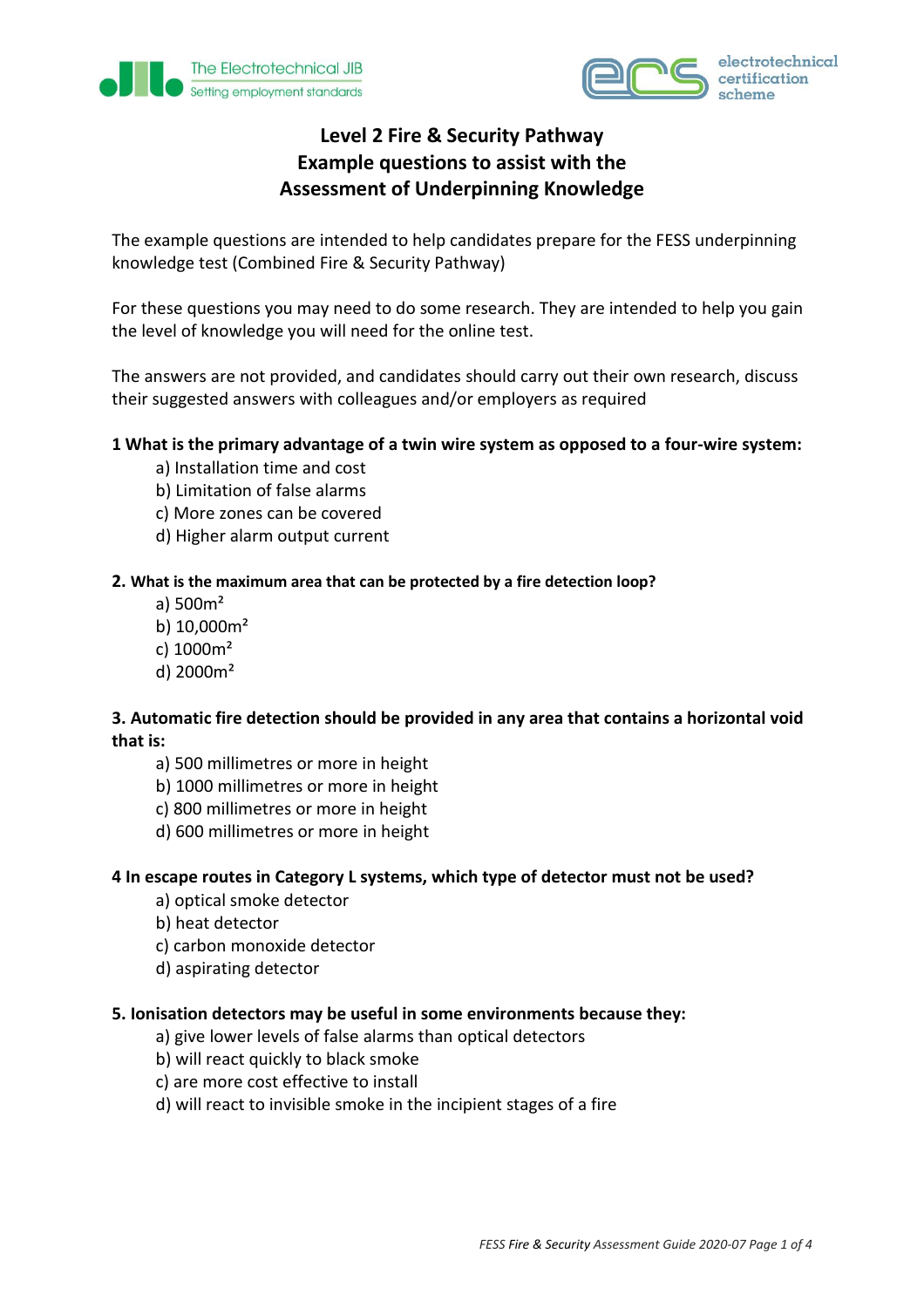## **6 Normal beam sensitivity is usually set between:**

- a) 10 and 20%
- b) 20 and 30%
- c) 50 and 75%
- d) 30 and 50%

## **7 FP200 should be fixed horizontally at a spacing of:**

- a) 200mm
- b) 500mm
- c) 400mm
- d) 300mm

## **8. When using wireless intruder systems, why is back tamper on a device essential?**

- a) For detection of movement
- b) To record the event in the system log
- c) To report removal of a device to the CIE
- d) Provides a testing method

## **9. Which of these factors is considered as an advantage of a wireless security system?**

- a) Lower cost
- b) No cable to be installed
- c) Fewer false alarm activations
- d) Less maintenance

# **10. When installing GPRS alarm transmission devices, which location is unlikely to be successful?**

- a) 2nd floor
- b) 1st floor
- c) Basement floor
- d) Ground floor

## 11. **A security risk assessment will help determine the system's:**

- a) setting method
- b) relevant standards
- c) battery capacity
- d) grade

## 12. **Which of the following is not an example of a permit to work system?**

- a) Live working on AC mains circuit
- b) Safe Isolation procedures
- c) Hot works approval
- d) Risk assessment and method statement

## **13. What technology does a single path IP transmission device use to deliver signals?**

- a) GPRS
- b) Ethernet
- c) PSTN
- d) ISDN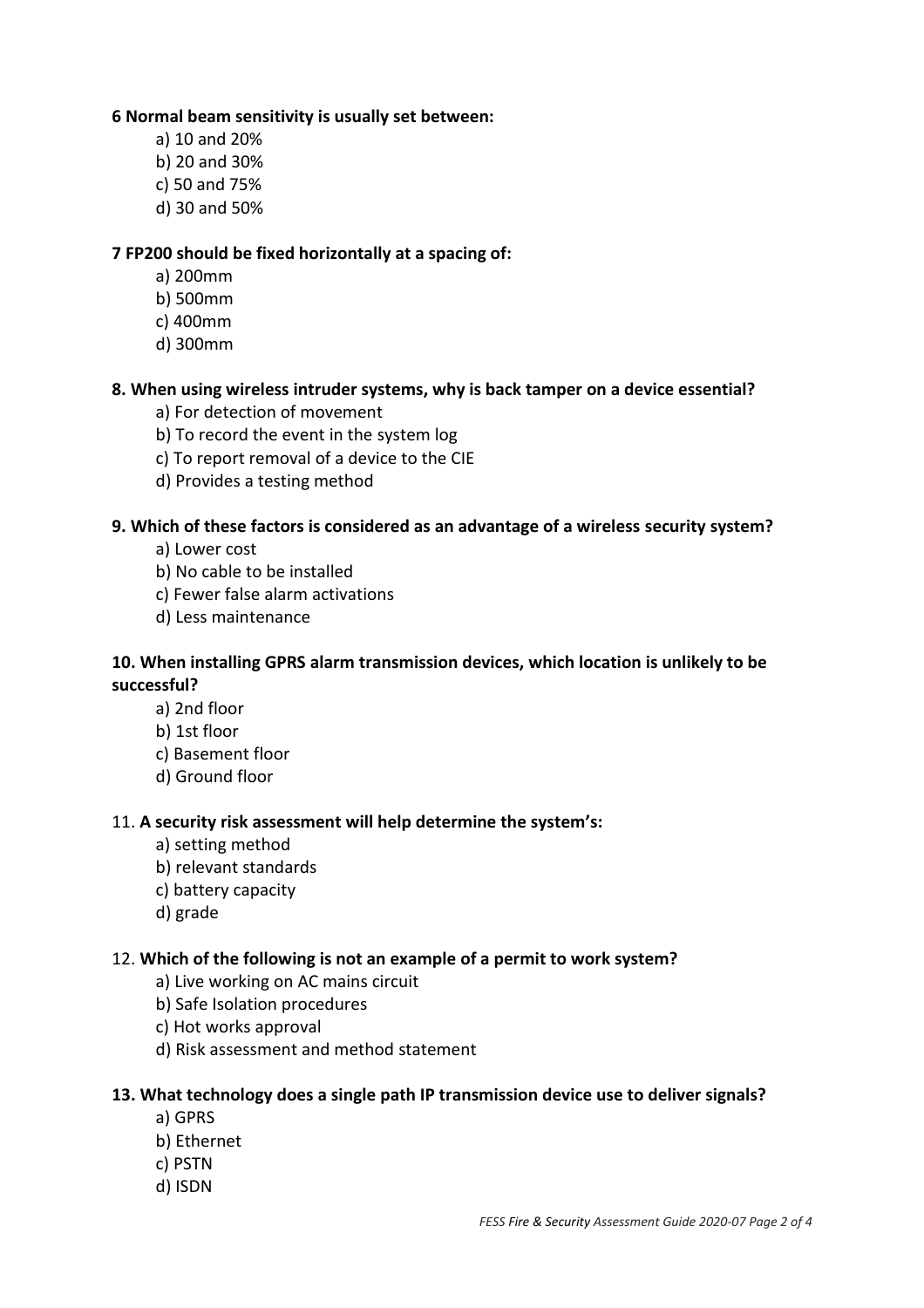## **14.. Analogue CCTV transmission over RG59 coaxial cable has a maximum distance of:**

- a) 213 metres
- b) 100 metres
- c) 416 metres
- d) 1000 metres

## **15. Where would you measure the voltage supply for a device?**

- a) The auxiliary supply terminals at the CIE
- b) At the battery terminals in the CIE
- c) At the component supply terminals
- d) At the expander auxiliary supply terminals